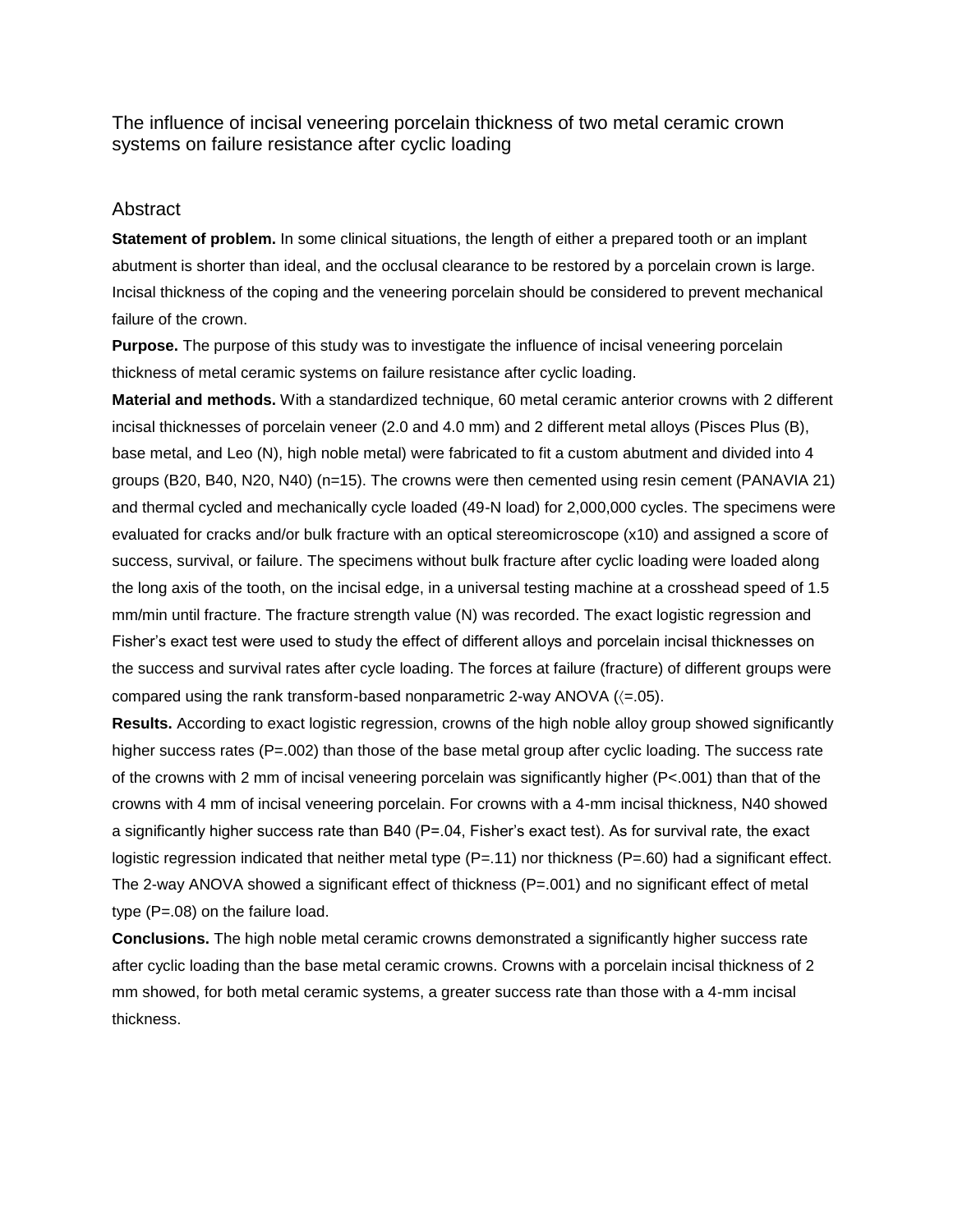#### **INTRODUCTION**

Longevity of metal ceramic (MC) complete coverage crowns, both in vivo and in vitro, has been reported.1-3 Veneering porcelain fracture remains a primary complication occurring in 5% to 10% of singleunit prostheses<sub>4</sub> and represents the second most common cause of MC prosthesis replacement. $\frac{1}{3}$  Kelly, $\frac{1}{5}$  in a review article, stated that structural problems of MC prostheses can be as low as 3%to4%at10years of service, while Libby et alz showed a prevalence of 8% of porcelain failures with 5-unit fixed dental prostheses (FDP) over 14.4 years of service. According to Christensen,1 MC restorations have an average of 10 years of esthetic longevity and about 20 years of functional longevity. However, the failure of MC crowns may be encountered after only a few years (mean length of 6.5 years of service) because of porcelain fracture or inadequate esthetics.<sup>6</sup>

After long-term service, fatigue is likely the most common cause of fracture, but it is generally assumed that an improperly designed framework might also result in a higher incidence of veneering porcelain fractures.7,8 It has therefore been suggested that porcelain should be kept to a minimum thickness compatible with esthetics and that relatively thin porcelain, of uniform thickness and supported by a rigid substructure, is "strongest."<sup>9,10</sup> It has been recommended that a properly designed MC crown should not have in excess of 1.5 to 2 mm of veneering porcelain, to reduce the likelihood of fracture.11 Unfortunately, only a limited number of reports in the literature examine the importance of framework design on the fracture strength of porcelain.12 Clinical evidence has also indicated that ceramic restoration fractures are rarely related to an episode of single load application, for example, trauma or clenching, but rather result from cyclic loading and fatigue failure. In vitro simulated impact<sub>13</sub> and load-to-failure tests<sub>14</sub> are less time consuming and costly than in vivo studies. Even though in vitro studies are limited because they do not completely mimic the clinical environment and distribution of force, 13,15-17 such tests do provide criteria for further clinical evaluation.

Cyclic mechanical loading and thermal cycling represent the ideal in vitro design for a study reproducing physiological function.18-20 White et al21 reported that cyclic mechanical loading of porcelain results in the propagation of small cracks and a higher propensity for the porcelain to fracture at a lower magnitude of stress. Thermal variations (0 to 67°C) can also affect crack propagation and the longevity of restorations.<sup>22</sup>

The restoration of anterior teeth with crowns and FDPs that have a framework for porcelain support is further complicated by the requirement, generally placed on the veneering porcelain, to simulate a lifelike tooth appearance. This is particularly challenging for anterior restorations where a high level of translucency, generally in the incisal and middle third of the tooth, is required. While the presence of the framework in these areas is thought to be necessary to provide mechanical resistance to fracture, it may be detrimental for esthetics and, specifically, for creating translucency. In these situations, to satisfy the esthetic demands, a clinician may seek a framework that does not properly extend in the incisal third to support the veneering porcelain. A previous study<sub>23</sub> has shown that high noble metal ceramic crowns made with an incisal porcelain thickness of 2 mm showed higher load-to-failure values than crowns with 4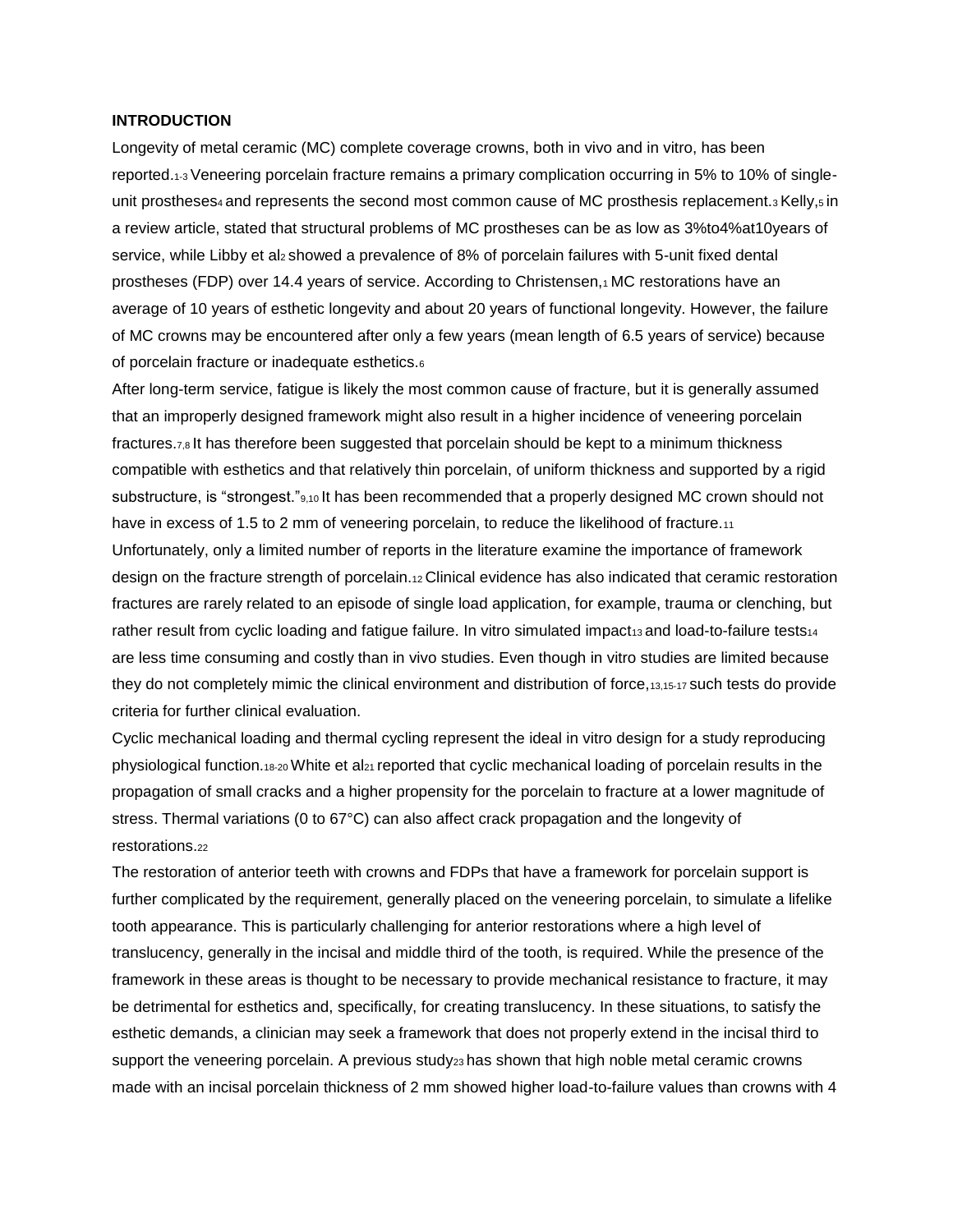mm of porcelain thickness, but there was no difference in the occurrence of cracks after cyclic and thermal loading. Alumina framework crowns (Procera All- Ceram; Nobel Biocare AB, Göteborg, Sweden) showed no difference in the occurrence of cracks after thermal and cyclic loading and demonstrated no difference in the load-to-failure values between crowns with 2 or 4 mm of incisal porcelain thickness. The choice of the alloy for the metal framework also seems to be an important factor for the longevity of MC crowns. The use of base metal alloys has the advantage of a lower cost, but it has also been associated with variable (sometimes lower<sub>24-26</sub> and sometimes higher<sub>27</sub>) outcomes in the porcelain bond strength compared to high noble alloys. The bond strength between base metal and porcelain varies depending on the specific metal and porcelain combination, and is affected by the treatment technique.24- <sup>28</sup>It is, therefore, unknown whether crowns made with base metal alloys with different incisal porcelain thicknesses behave differently than similarly designed crowns made with high noble alloys under thermal and mechanical cyclic loading and ultimate load-to-failure tests. Therefore, the purpose of this study was to assess the effect of incisal porcelain thickness of MC crowns made with 2 different alloys when subjected to thermal cycling, cyclic mechanical loading, and ultimate load-to-failure testing. It was hypothesized that there would be no significant difference in the load-to-failure resistance between 2 different thicknesses of veneering porcelain. It was further hypothesized that there would be no significant difference in the load-to-failure resistance between the high noble and base metal alloy crown systems. Moreover, this study sought to investigate the effect of a thermal cycling and cyclic loading protocol on the occurrence of cracks in the veneering porcelain of the tested systems. Therefore, the null hypotheses were that there would be no difference in the crack occurrence between the high noble and base metal alloy crown systems and no difference between the 2 different thicknesses of veneering porcelain in each system.

## **MATERIAL AND METHODS**

For this study, 10 uniform-sized replicas of a regular neck implant/ solid abutment assembly (RN Solid abutment analog; Straumann USA, Andover, Mass) were machined, as a 1-piece structure, using grade-2 titanium bars (Ti, 99.2%; O, 0.25%; N, 0.03%; H, 0.015%; Fe, 0.3%; C, 0.1%) with an apicocoronal dimension of 5.5 mm. A 1.5-mm modified shoulder was placed at the finish line with a 130-degree inclination to the long axis of the die. Two different designs of metal framework, based on the thickness of the incisal veneering porcelain (2 and 4 mm), were used for the present study, as shown in Figures 1 and 2.

In contrast with the previous study,23 no preformed plastic pattern was used to fabricate the framework. A full contour waxing (ProArt; Ivoclar Vivadent AG, Schaan, Liechtenstein) was performed on one of the previously described replicas based on a central incisor average apicocoronal dimension of 9.9 mm.29 A vinyl polysiloxane (VPS) (Virtual; Ivoclar Vivadent AG) impression was made to record this waxing (INDEX #1) and sectioned along the long axis to recover the waxed die. The waxing was cut back to provide for a uniform 1.5 mm and 2.0 mm of porcelain thickness on the axial and incisal surfaces,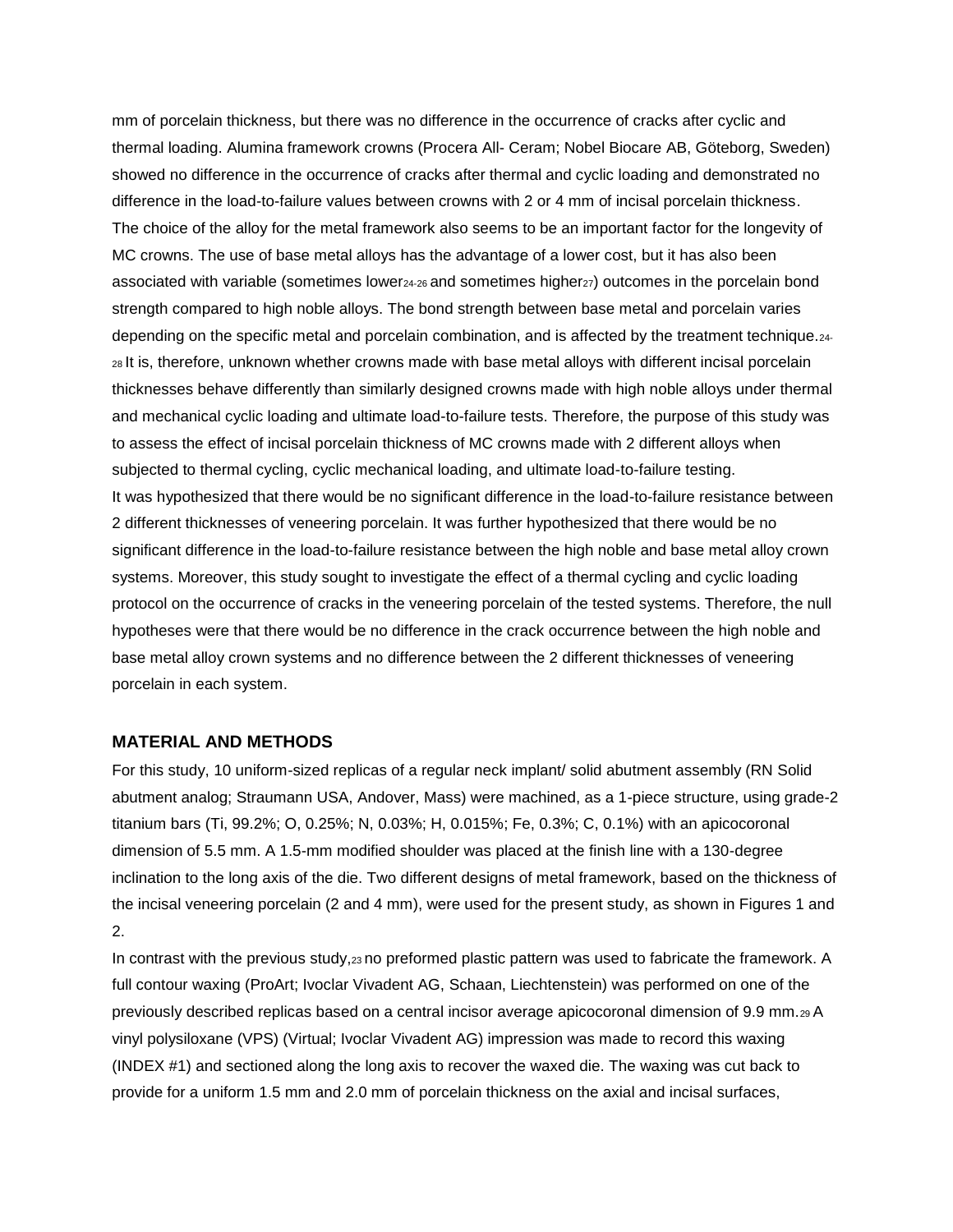respectively. Another impression was made with the same VPS (INDEX #2) and again sectioned along the long axis. The INDEX #2 was used to fabricate 30 wax patterns for groups N20 and B20, according to the following protocol. The titanium replica was coated with 2 layers of die spacer (Die Spacer; Degussa-Ney, Bloomfield, Conn) and lubricated (Die Lube; Degussa-Ney). Molten wax was injected into the space between INDEX #2 and the die. The wax was cooled to room temperature, the INDEX #2 halves were separated, and the wax pattern was inspected for integrity. A second waxing was made by injecting molten wax into INDEX #1. This waxing was cut back to provide for a uniform 2.5 mm and 4.0 mm of porcelain thickness on the axial and incisal surfaces, respectively. A VPS impression of this pattern was made (INDEX #3) and sectioned along the long axis. INDEX #3 was used to fabricate 30 wax patterns for subgroups N40 and B40, as previously described for subgroups N20 and B20. Patterns were invested (an equal number of specimens from each subgroup were placed in each ring) with phosphate-bonded investment (Cera-Fina; Whip Mix Corp, Louisville, Ky).

Thirty MC crowns were cast with each of the following 2 alloys: Leo (Ivoclar Vivadent AG) (Au, 45%; Pd, 41%; Ag, 6%; In, 3.4%; Sn, 2.2%; Ga, 1.8%; Ru <1%; Li <1%, Rc <1%) and Pisces Plus (Ivoclar Vivadent AG) (Ni, 61.5%; Cr, 22.0%; W, 11.2%; Si, 2.6%; Al, 2.3%; other <1.0%), and divided into 2 equal subgroups for each of the alloys (n=15).

The feldspathic veneering porcelain (IPS Classic; Ivoclar Vivadent AG) was then applied with the aid of INDEX #1 and according to a previously developed technique.23 Briefly, 2 layers of opaquer (IPS Classic Opaquer; Ivoclar Vivadent AG) were applied and fired in a porcelain furnace (Programat P100; Ivoclar Vivadent AG), followed by 2 layers of dentin and enamel porcelain, according to the manufacturer's instructions. The thickness of the veneering porcelain was standardized with the INDEX #1 and condensed using an electric vibrator (Model 10650; Whip Mix Corp) for 5 seconds. Excess water was absorbed from an opening in the index using tissue paper kept in contact with the veneering porcelain during the condensation procedure. All specimens were glazed with a definitive firing cycle and glazing liquid, according to the manufacturer's instructions (IPS Classic; Ivoclar Vivadent AG).

The first subgroup of specimens had a framework cast with the high noble alloy Leo (Ivoclar Vivadent AG) and were designed to have 2 mm of incisal porcelain (N20), while the crowns of the second subgroup were designed to have 4 mm of incisal porcelain (N40). The third (B20) and fourth (B40) subgroups had incisal thicknesses of veneering porcelain equal to groups N20 and N40, but were cast with the base metal alloy Pisces Plus (Ivoclar Vivadent AG).

The sample size for each subgroup (n=15) was calculated based on a 1-way ANOVA. From a previous pilot study, the failure load after cyclic loading of the N20 subgroup was 2211 N (SD, 1671 N) while for subgroup N40, it was 2124 N (SD, 1200 N). Using a 1-way ANOVA, the mean failure loads of the 4 groups were compared. The total sample of 60 specimens ( $n=15$ ) achieves 82% power ( $\leq$  05) to detect differences among the means with an effect size of 0.45.

Ten crowns at a time were then cemented onto the dies with resin cement (PANAVIA 21; Kuraray Medical, Inc, New York, NY) according to the manufacturer's instructions. The abutment was thoroughly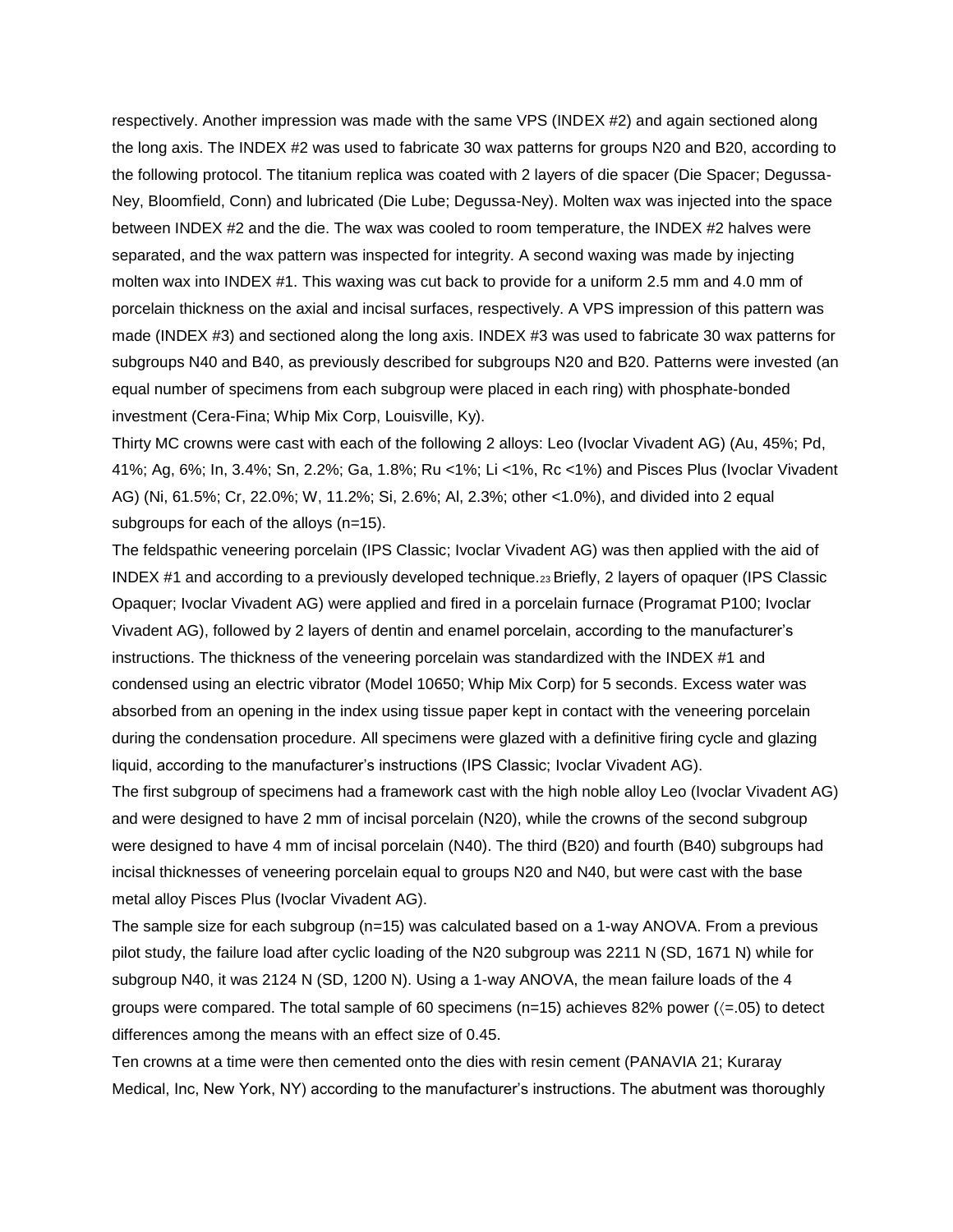cleaned with a 70% isopropyl alcohol-impregnated pad (Alcohol Prep Pads; Triad Pharmaceuticals, Hartland, Wis) and air dried. Cement was mixed, applied on the intaglio surface of the crown, and the crown was fully seated with finger pressure. The crown/die assembly was placed under a 5-Kg load; after 60 seconds, excess cement was removed, and a glycerol gel (Oxyguard; Kuraray Medical, Inc) was placed around the margin, as recommended by the manufacturer. After 10 minutes, the crown/die assembly was thoroughly rinsed under an air-water spray for 30 seconds, and the glycerol gel and any residual excess cement were carefully removed with a curette (4R/4L Columbia University Curette; Hu-Friedy, Chicago, Ill).

After cementation, the crown/die assemblies were stored in saline solution at 37°C for 1 week. Thermal cycling (5°C to 55°C) for 1000 cycles (5-second dwell time and 30-second transport time) and cyclic mechanical testing were accomplished,23 but differently from the previous study; in the present study, cyclic loading was extended to 2,000,000 cycles or until failure.

After thermal and mechanical cycling, the crowns were scored according to the following criteria.23 The specimen was considered a "success" if, during a visual examination performed by the naked eye, the surface appeared unaltered and there was neither bulk fracture nor cracks. The specimen was considered as "survival" if, during a visual examination performed by the naked eye, a crack was present and confined to the lingual aspect of the crown. The specimen was considered a "failure" if, during a visual examination by the naked eye, a crack occurred on the facial aspect of the crown or the specimen presented a bulk fracture. If these complications were to occur in a clinical situation, the crown would likely be replaced. All visual examinations where performed by the same operator under natural light conditions.

The specimens that did not show bulk fracture were further tested. Specimens were loaded on the incisal edge along the long axis of the tooth with an 8-mm-diameter flat stainless steel piston until fracture in a universal testing machine (Alliance RT/50; MTS Systems Corp, Eden Prairie, Minn) at a crosshead speed of 1.5 mm/min. To accomplish a homogeneous stress distribution, a 1-mm-thick piece of tinfoil was placed between the crown and the stainless steel loading insert.30,31 After loading in the universal testing machine, the location and mode of failure for each test specimen were examined using incident light. After testing was completed, the crown and cement residues were removed from the abutments with the following procedure.32 Each crown/ die assembly was heated to a temperature of 600°C for 1.5 hours and then allowed to bench cool at room temperature. The crown/die assembly was placed in an ultrasonic cleaner (Quantrex; L&R Manufacturing Co, Kearny, NJ) for 30 minutes with a cement-removal solution (Removalon-I; Premier Dental Products, Inc, Norristown, Pa).33 After this procedure, it was possible to remove the crown from the die with gentle finger pressure. Dies were cleaned in distilled water in an ultrasonic cleaner for 30 minutes and then wiped with cotton gauze. Before the first cementation, all dies were heated to a temperature of 600°C for 1.5 hours, then allowed to bench cool at room temperature and cleaned in the manner previously described, for uniformity of method.34 Then, 10 other crowns were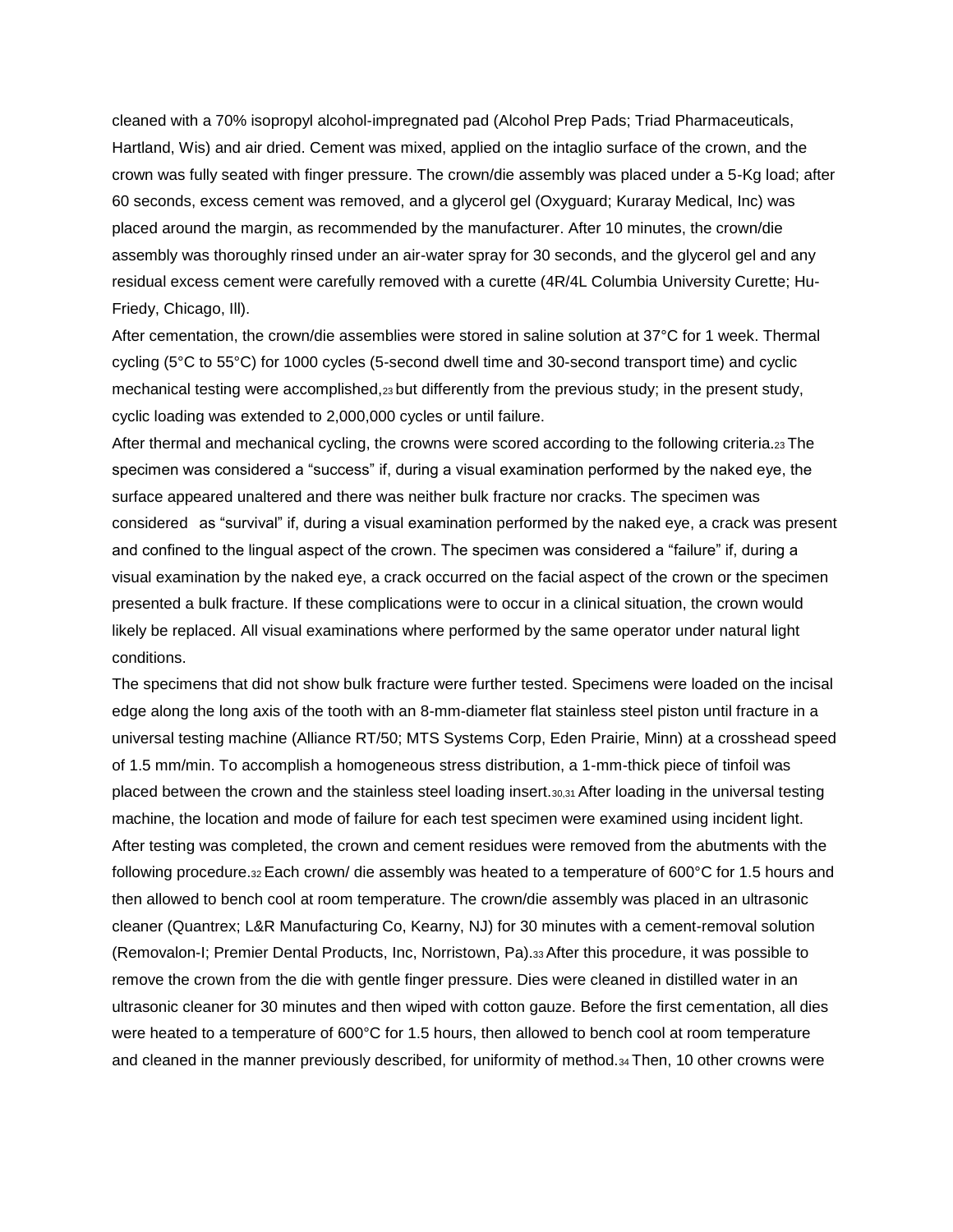cemented on the abutments according to the previously described protocol and subjected to the same testing.

Exact logistic regression<sub>35</sub> was used to study the joint effects of metal type and incisal thickness on the success and survival rates. Fisher's exact test was used to study the marginal effect of different alloys and porcelain incisal thicknesses on the success and survival rates. The joint effects of metal type and incisal thickness on the forces at failure (fracture) of different groups were studied by the rank transformbased nonparametric 2-way ANOVA.36,37 The overall load of each crown was calculated based on the linear combination of failure load ranks developed by Feng et al. $38$  All significance levels were set at  $\langle =.05$ (2 sided). The Simes-Hochberg correction procedure was used to control the type I error in the event of multiple comparison.39,40 Statistical analyses were performed with statistical software (SAS 9.1; SAS Institute, Inc, Cary, NC).

# **RESULTS**

Success, survival, and failure of the specimens under cyclic loading are summarized in Tables I through III. Fifteen specimens from the N20 group and 5 from the N40 group were considered a success, whereas only 11 from the B20 group and none from the B40 group were considered a success. No specimens from the N20 group and 10 specimens from the N40 group were rated as surviving, whereas 3 from the B20 group and 11 from the B40 group were rated as surviving. Neither specimens from the N20 nor the N40 group were considered failures, whereas 1 from the B20 group and 4 from the B40 group were considered failures.

For the study of the specimens in the "success" category, the exact logistic regression with metal type and incisal thickness as the covariate and the success indicator as the dependent variable showed that the crowns of the high noble alloy group demonstrated a significantly higher success rate ( $P=.002$ ) than those of the base metal group after cyclic loading. The success rate of the crowns with 2 mm of incisal veneering porcelain was significantly higher (P<.001) than that of the crowns with 4 mm of incisal veneering porcelain (Table II).

For further study of the specimens classified as "success," the marginal effect of metal type was evaluated by combining crowns with different thicknesses (N20 + N40 vs. B20 + B40). The Fisher's exact test showed a significant effect of metal type (P=.04). When the marginal effect of veneering porcelain thickness was studied by combining crowns cast with different alloys (N20 + B20 vs. N40 + B40), the Fisher's exact test also showed a significant effect of veneering porcelain thickness (P<.001) (Table II). Examining these same specimens (those in the "success" category), the effect of metal type with the same thickness and the effect of thickness with the same metal type were evaluated using the Fisher's exact test. The N40 group showed a significantly higher success rate compared to the B40 group (P=.04). However, the effect of metal type was not significant for crowns with a 2-mm incisal thickness (N20 vs. B20, P=.10). According to the Fisher's exact test, the N20 group showed a significantly higher success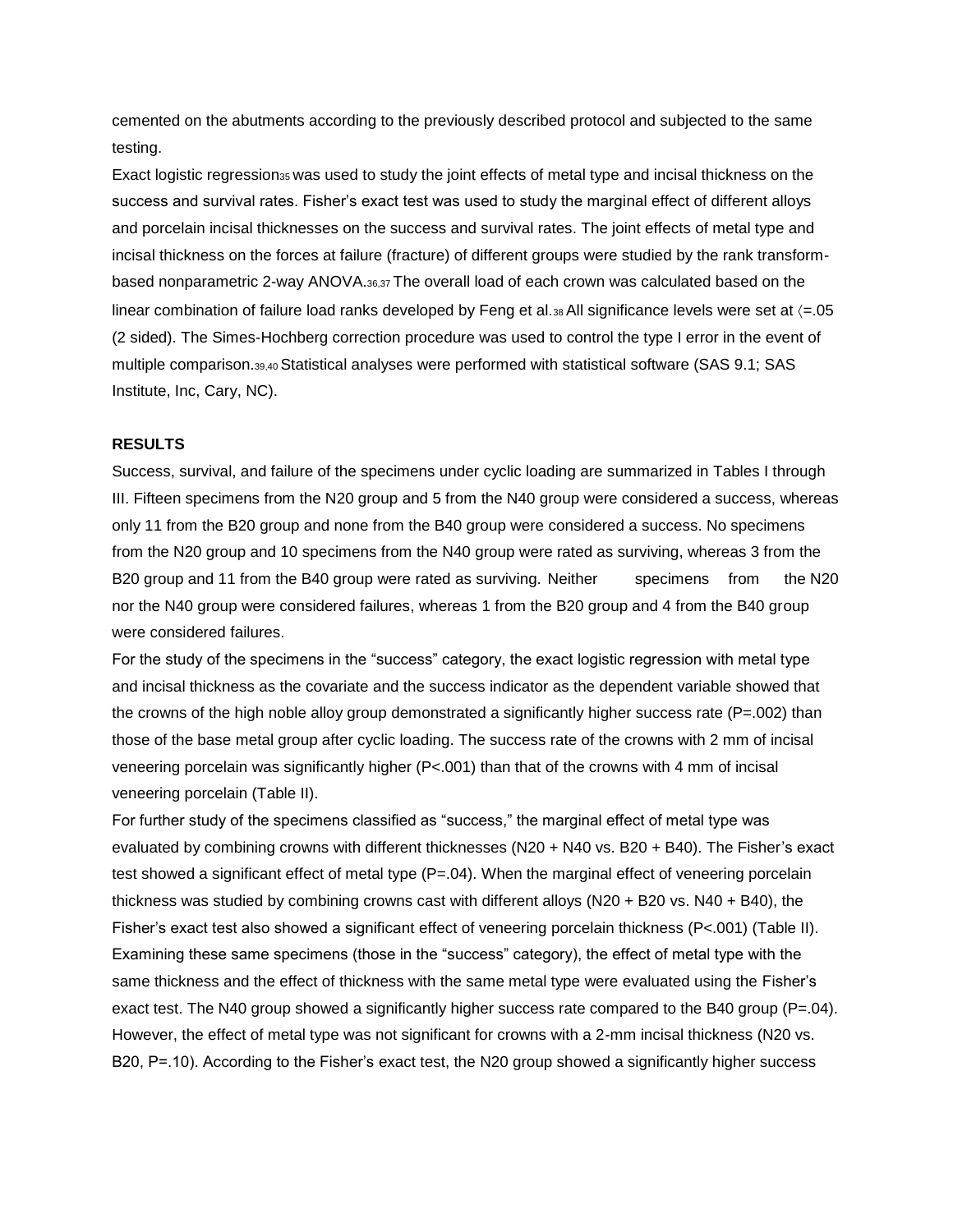rate compared to the N40 group (P<.001), and the B20 showed a significantly higher success rate compared to the B40 group (P<.001).

For the study of the specimens categorized as "survival," the exact logistic regression with metal type and incisal thickness as the covariates and the success indicator as the dependent variable demonstrated that neither metal type (P=.11) nor thickness (P=.60) had a significant effect on survival rate. None of the other correlations studied showed a statistically significant difference (Table III).

The results of the load-to-failure test were the following: the mean failure loads were 4881.9 ±1829.7 N, 4067 ±1296.5 N, 4682.8 ±1910.2 N, and 2436.9 ±1926.5 N for groups N20, N40, B20, and B40, respectively. The rank transform-based nonparametric 2-way ANOVA showed a significant effect of thickness ( $P = .001$ ) and no significant effect of metal type ( $P = .08$ ) on the failure load.

### **DISCUSSION**

For the occurrence of cracks after thermal and mechanical cyclic loading, 2 null hypotheses were investigated: (1) that there would be no significant differences in the occurrence of cracks between 2 different thicknesses of veneering porcelain in the individual crown systems, and (2) that there would be no significant difference in the occurrence of cracks between 2 different crown systems with the same porcelain thicknesses. The first null hypothesis was rejected for both alloys. The significant differ-ence in the occurrence of cracks after cyclic loading between the base metal alloy crowns with different porcelain incisal thicknesses supported rejection of the second hypothesis, while the same hypothesis failed to be rejected for the high noble alloy crowns.

It is important to recognize that any in vitro study design that aims to reproduce a complex biomechanical environment such as that of mastication has certain limitations, and results must be interpreted with caution. The unidirectional cyclic loading design adopted in this study reproduced only a single (vertical) vector of force of the masticatory cycle<sub>17</sub> and, therefore, does not entirely simulate the complexity of the oral biomechanical environment. In addition, although the loading of ceramic restorations by a round indenter has been used in other studies to simulate cyclic occlusal contact,23,30,31 it has also been argued that this type of loading might cause a level of stress in the ceramic material in excess of what would be found in the oral cavity.<sup>5</sup>

However, it is interesting to note some fundamental differences in the behavior of the tested high noble alloy MC specimens when compared to base metal alloy MC specimens. Twenty specimens from the high noble MC groups resisted the cyclic load-ing without any crack development ("success"), as opposed to the base MC groups, from which only 11 specimens were given a score of "success." For the high noble MC groups, cracks occurred in 10 specimens ("survival"), whereas for the base MC groups, cracks occurred in 14 specimens. No specimens from the high noble alloy MC group showed cracks involving the facial aspect of the crown, nor bulk fracture or "failure," whereas for the base metal ceramic groups, facial cracks and bulk fractures occurred in 5 specimens.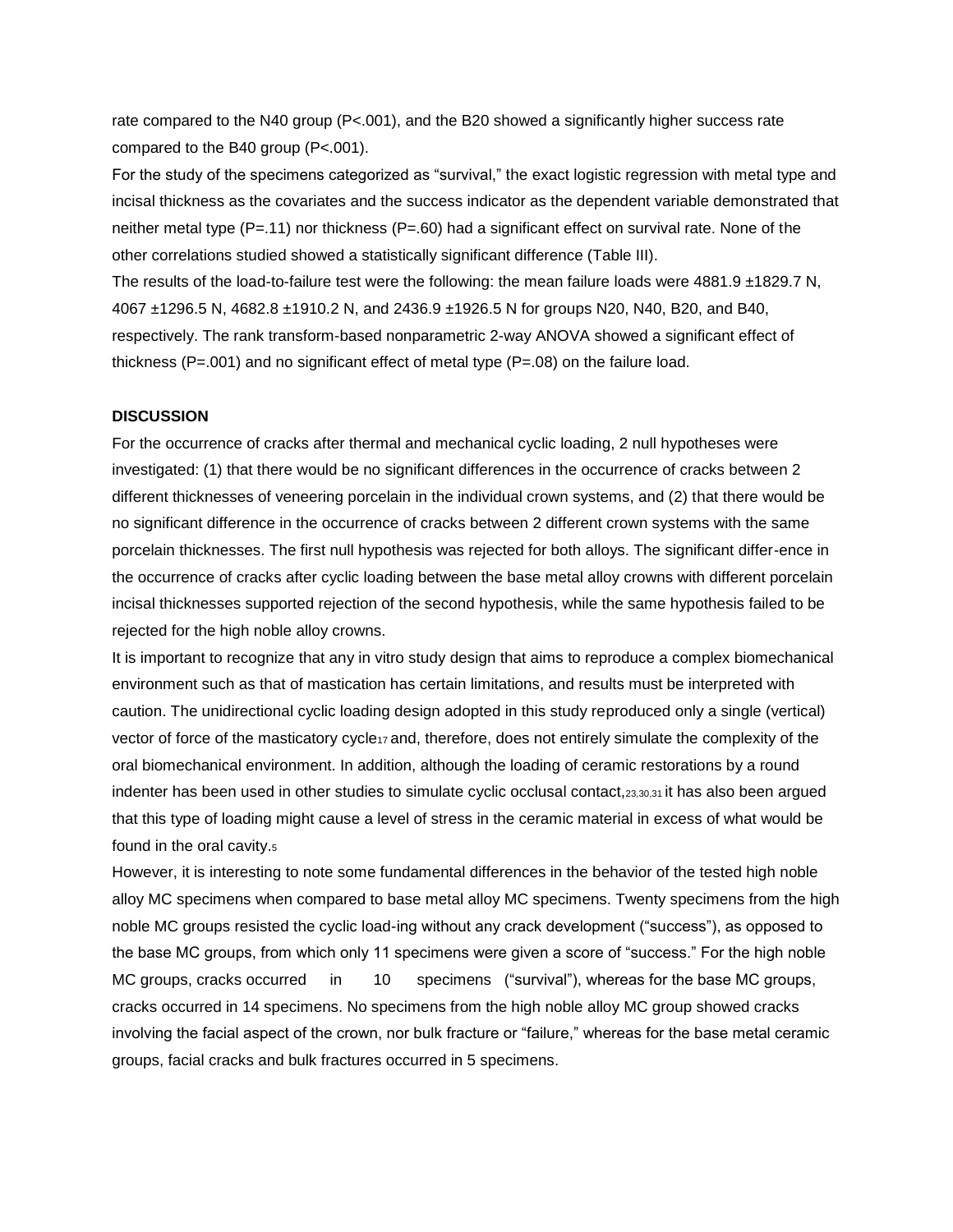The "failure" scores mostly resulted from the occurrence of cracks that compromised the esthetics, essentially extending to the buccal aspect of the crowns. This classification was arbitrarily designated by the authors based on clinical criteria.23 Indeed, a crown would be replaced if the loading conditions resulted in a bulk fracture, and it can be argued that a visible fracture affecting the facial surface would also not be deemed acceptable by most patients, therefore requiring replacement. Most of the cracks

in the "failure" category were found in the base metal alloy groups ( $n=4$  in B40;  $n=1$ in B20) compared to the noble alloy group (n=0 in N40; n=0 in N20). Such cracks typically involved the facial surface and the area of the cingulum. Therefore, it could be speculated that the loading of porcelain specimens by a spherical indenter results in an excessive level of stress concentration at the loading site,14 initiating the crack in this area with a subsequent extension on the facial surface (Fig. 3). The thickness of the incisal porcelain was inversely related to the failure load, while the different alloy type did not significantly affect the failure load.

From a clinical perspective, the fact that a 4-mm incisal extension of the veneering feldspathic porcelain is more prone to develop cracks under cyclic and single load-to-failure testing indicates that this crown design is questionable, especially when fabricated with base metal alloys. When the esthetic requirements, for example, high translucency of the incisal third of the crown, dictate the presence of feldspathic porcelain and the fabrication of a shorter framework, other treatment choices, such as ceramic crowns, should be considered.<sup>23</sup>

It is also of interest to note several differences from the previous study.23 In the current study, the presence of cracks after thermal and cyclic loading correlated, for the base alloy crowns, with the ultimate load-to-failure values. Indeed, B20 showed significantly higher success rates and load-to-failure values than B40. Similarly, N40 showed significantly higher success rates and load-to-failure values than B40. The same correlation was not evident in the high noble alloy groups; although different success rates were seen for the 2 incisal porcelain thicknesses, no significant differences were found in the load-tofailure values.

Although the results of this study do not completely agree with those of Shirakura et al,23 several differences in the experimental designs are worth noting. The implant-abutment assembly was machined in a single piece, rather than assembled with commercially available implant components. This was done in an attempt to avoid abutment fracture, as was seen in one instance in the Shirakura et al22 study. Since the abutments were custom made, it was also determined that preformed plastic components (048.245; Institut Straumann AG) would not be used to aid in the pattern fabrication, but, rather, after the application of 2 layers of die spacer, the pattern would be waxed directly on the die. Moreover, the cyclic loading regimen was extended from 1,200,000 to 2,000,000 cycles. It is possible that these experimental differences are somehow responsible for the differences seen between the present study and that of Shirakura et al<sub>23</sub> with respect to the behavior of the high noble alloy MC crowns. The present study investigated only limited combinations of materials for the framework and veneering porcelain, and the results cannot be generalized to other systems. Moreover, the results may apply only to situa-tions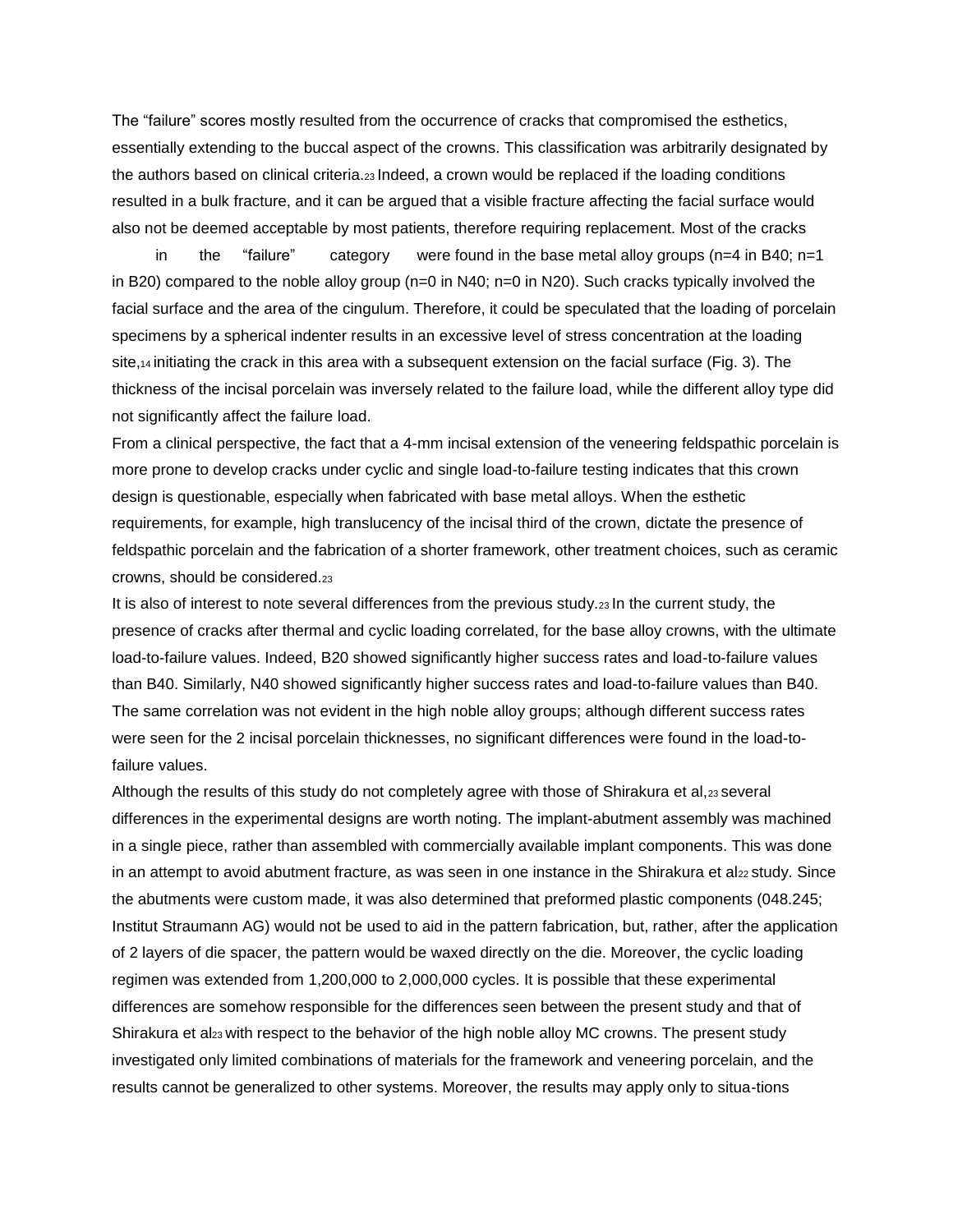involving MC crowns cemented on implant abutments with resin cement, and may not pertain to crowns cemented to dentin. In addition, the same results may not be relevant for MC crowns cemented on dentin or with different types of cement. Further studies are necessary to evaluate the behavior of other metal ceramic or ceramic materials undergoing a similar test. If these results are confirmed with other metal and ceramic frameworks, then further research should be conducted, with appropriately designed in vitro studies, to investigate the reasons for this difference in behavior. The behavior of different metal ceramic systems was not evaluated in this study and should be investigated in the future.

## **CONCLUSIONS**

Within the limitation of this study, the following conclusions were drawn: 1. Crowns with 2 mm of incisal veneering porcelain showed significantly higher success rates compared to crowns with 4 mm of incisal veneering

porcelain. 2. High noble alloy crowns showed

significantly higher success rates than base metal alloy crowns.

3. High noble alloy MC crowns with 4 mm of veneering porcelain showed a significantly higher success rate than base metal alloy MC crowns with 4 mm of veneering porcelain.

4. High noble alloy MC crowns with 2 mm of veneering porcelain did not show significantly higher success rates than base metal alloy MC crowns with 2 mm of veneering porcelain.

5. The thickness of the incisal veneering porcelain significantly affected the failure load.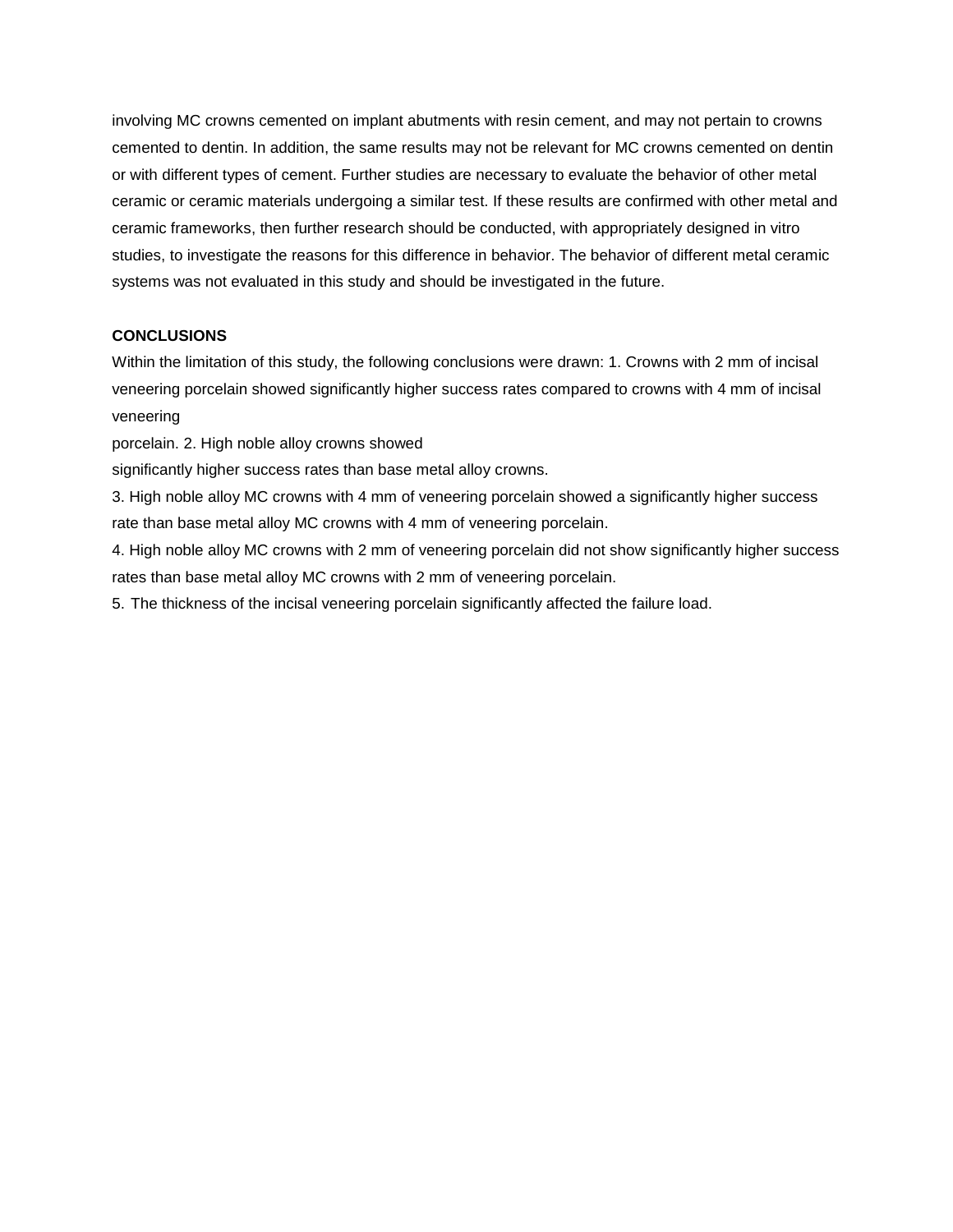### REFERENCES

- 1. Christensen GJ. Longevity of posterior tooth dental restorations. J Am Dent Assoc 2005;136:201-3.
- 2. Libby G, Arcuri MR, LaVelle WE, Hebl L. Longevity of fixed partial dentures. J Prosthet Dent 1997;78:127-31.
- 3. Walton JN, Gardner FM, Agar JR. A survey of crown and fixed partial denture failures: length of service and reasons for replacement. J Prosthet Dent 1986;56:416-21.
- 4. Anderson RJ, Janes GR, Sabella LR, Morris HF. Comparison of the performance on prosthodontic criteria of several alternative alloys used for fixed crown and partial denture restorations: Department of Veterans Affairs Cooperative Studies project 147. J Prosthet Dent 1993;69:1-8.
- 5. Kelly JR. Dental ceramics: current thinking and trends. Dent Clin North Am 2004;48:viii, 513-30.
- 6. Watson P. Longevity expectations of prosthodontic treatments for dentate and edentulous patients. Int J Prosthodont 2003;16 Suppl:66-8; discussion 68-70.
- 7. Anusavice KJ, Hojjatie B. Stress distribution in metal-ceramic crowns with a facial porcelain margin. J Dent Res 1987;66:1493-8.
- 8. Anusavice KJ, Hojjatie B, Dehoff PH. Influence of metal thickness on stress distribution in metalceramic crowns. J Dent Res 1986;65:1173-8.
- 9. Hobo S, Shillingburg HT Jr. Porcelain fused to metal: tooth preparation and coping design. J Prosthet Dent 1973;30:28-36.Shillingburg HT Jr, Hobo S, Fisher DW. Preparation design and margin distortion in porcelain-fused-to-metal restorations. J Prosthet Dent 1973;29:276-84.
- 10. Shillingburg HT Jr, Hobo S, Fisher DW. Preparation design and margin distortion in porcelainfused-to-metal restorations. J Prosthet Dent 1973;29:276-84.
- 11. Shillingburg HT, Hobo S, Whitsett LD, Jacobi R, Brackett SE. Fundamentals of fixed prosthodontics. 3rd ed. Chicago: Quintessence; 1997. p. 139-54.
- 12. Ulusoy M, Toksavul S. Fracture resistance of five different metal framework designs for metalceramic restorations. Int J Prosthodont 2002;15:571-4.
- 13. Stokes AN, Hood JA. Impact fracture characteristics of intact and crowned human central incisors. J Oral Rehabil 1993;20:89-95.
- 14. Smith TB, Kelly JR, Tesk JA. In vitro fracture behavior of ceramic and metal-ceramic restorations. J Prosthodont 1994;3:138-44.
- 15. Gibbs CH, Mahan PE, Mauderli A, Lundeen HC, Walsh EK. Limits of human bite strength. J Prosthet Dent 1986;56:226-9.
- 16. Helkimo E, Carlsson GE, Helkimo M. Bite force and state of dentition. Acta Odontol Scand 1977;35:297-303.
- 17. Kelly JR. Clinically relevant approach to failure testing of all-ceramic restorations. J Prosthet Dent 1999;81:652-61.
- 18. Magne P, Kwon KR, Belser UC, Hodges JS, Douglas WH. Crack propensity of porcelain laminate veneers: A simulated operatory evaluation. J Prosthet Dent 1999;81:327-34.
- 19. Magne P, Versluis A, Douglas WH. Effect of luting composite shrinkage and thermal loads on the stress distribution in porcelain laminate veneers. J Prosthet Dent 1999;81:335-44.
- 20. Rosentritt M, Behr M, Gebhard R, Handel G. Influence of stress simulation parameters on the fracture strength of all-ceramic fixed-partial dentures. Dent Mater 2006;22:176-82.
- 21. White SN, Zhao XY, Zhaokun Y, Li ZC. Cyclic mechanical fatigue of a feldspathic dental porcelain. Int J Prosthodont 1995;8:413-20.
- 22. Palmer DS, Barco MT, Billy EJ. Temperature extremes produced orally by hot and cold liquids. J Prosthet Dent 1992;67:325-7.
- 23. Shirakura A, Lee H, Geminiani A, Ercoli C, Feng C. The influence of veneering porcelain thickness of all-ceramic and metal ceramic crowns on failure resistance after cyclic loading. J Prosthet Dent 2009;101:119-27.
- 24. O'Connor RP, Mackert JR Jr, Myers ML, Parry EE. Castability, opaque masking, and porcelain bonding of 17 porcelain-fused-tometal alloys. J Prosthet Dent 1996;75:367- 74.
- 25. Daftary F, Donovan T. Effect of four pretreatment techniques on porcelainto-metal bond strength. J Prosthet Dent 1986;56:535-9.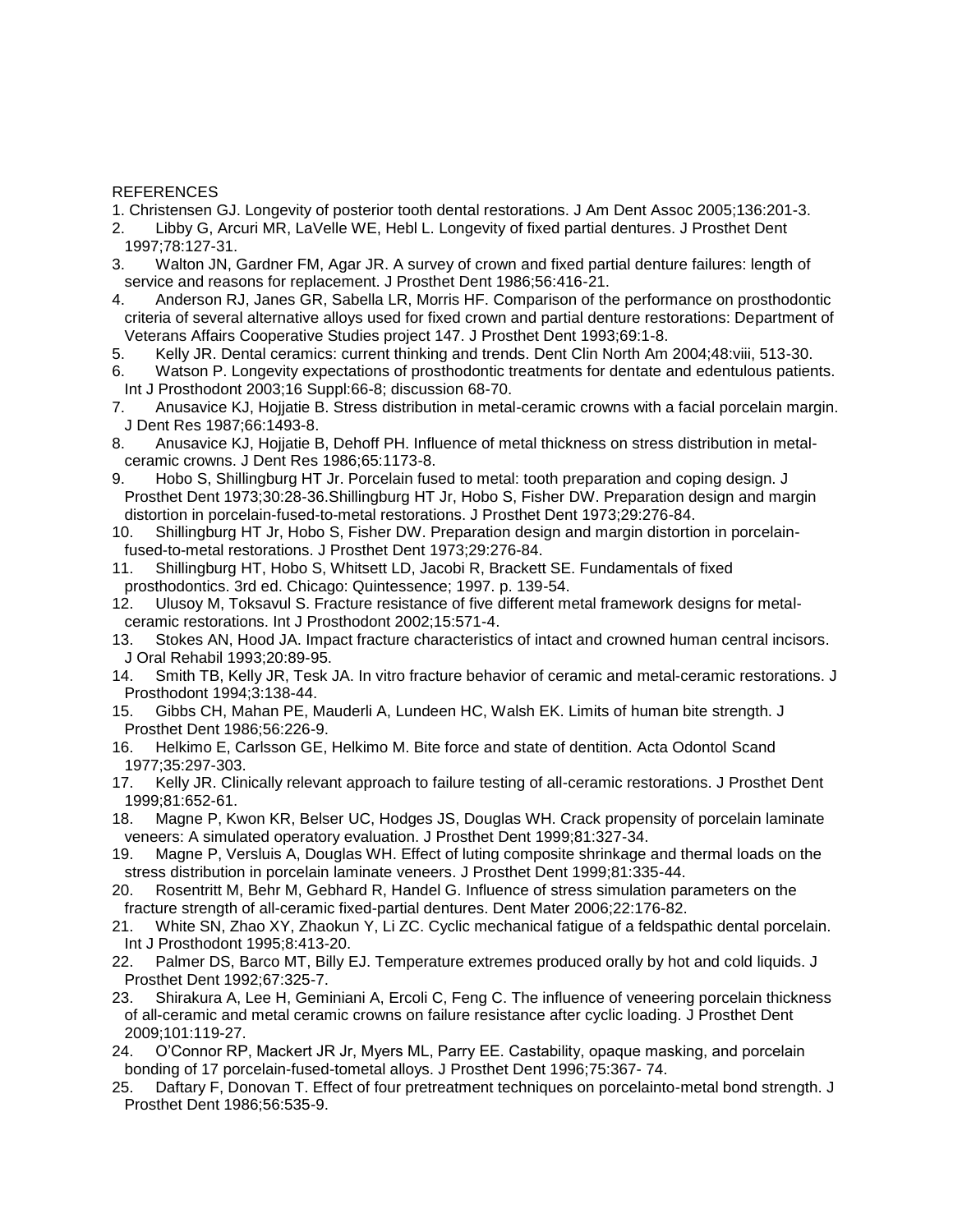- 26. Uusalo EK, Lassila VP, Yli-Urpo AU. Bonding of dental porcelain to ceramic-metal alloys. J Prosthet Dent 1987;57:26-9.
- 27. Lorenzana RE, Chambless LA, Marker VA, Staffanou RS. Bond strengths of highpalladium content alloys. J Prosthet Dent 1990;64:677-80.
- 28. Wood MC, Thompson GA, Agar JR. A comparison of debonding strengths of four metal-ceramic systems with and without opaque porcelain. J Prosthet Dent 2007;97:141-9.
- 29. Nelson SJ. Wheeler's dental anatomy, physiology, and occlusion. 9th ed. Philadelphia: Elsevier; 2009. p. 1-19.
- 30. DeLong R, Douglas WH, Sakaguchi RL, Pintado MR. The wear of dental porcelain in an artificial mouth. Dent Mater 1986;2:214-9.
- 31. Stappert CF, Ozden U, Gerds T, Strub JR. Longevity and failure load of ceramic veneers with different preparation designs after exposure to masticatory simulation. J Prosthet Dent 2005;94:132-9.
- 32. Dixon DL, Breeding LC, Lilly KR. Use of luting agents with an implant system: Part II. J Prosthet Dent 1992;68:885-90.
- 33. Mathews MF, Breeding LC, Dixon DL, Aquilino SA. The effect of connector design on cement retention in an implant and natural tooth-supported fixed partial denture. J Prosthet Dent 1991;65:822-7.
- 34. Mansour A, Ercoli C, Graser G, Tallents R, Moss M. Comparative evaluation of casting retention using the ITI solid abutment with six cements. Clin Oral Implants Res 2002;13:343-8.
- 35. Mehta CR, Patel NR. Exact logistic regression: theory and examples. Stat Med 1995;14: 2143-60.
- 36. Conover WJ, Iman RL. Rank transformations as a bridge between parametric and nonparametric statistics. Am Stat 1981;35:124-33.
- 37. Akritas MG. The rank transform method in some two-factor designs. J Am Stat Assoc 1990;85:73- 8.
- 38. Feng C, Ercoli C, Wang H. A simple non- parametric approach of survival data with two-stage outcomes of different scales. Adv Appl Stat 2009;12:1-9.
- 39. Hochberg Y. A sharper Bonferroni procedure for multiple tests of significance. Biometrika 1988;75:800-2.
- 40. Simes RJ. An improved Bonferroni procedure for multiple tests of significance. Biometrika 1986;73:751-4.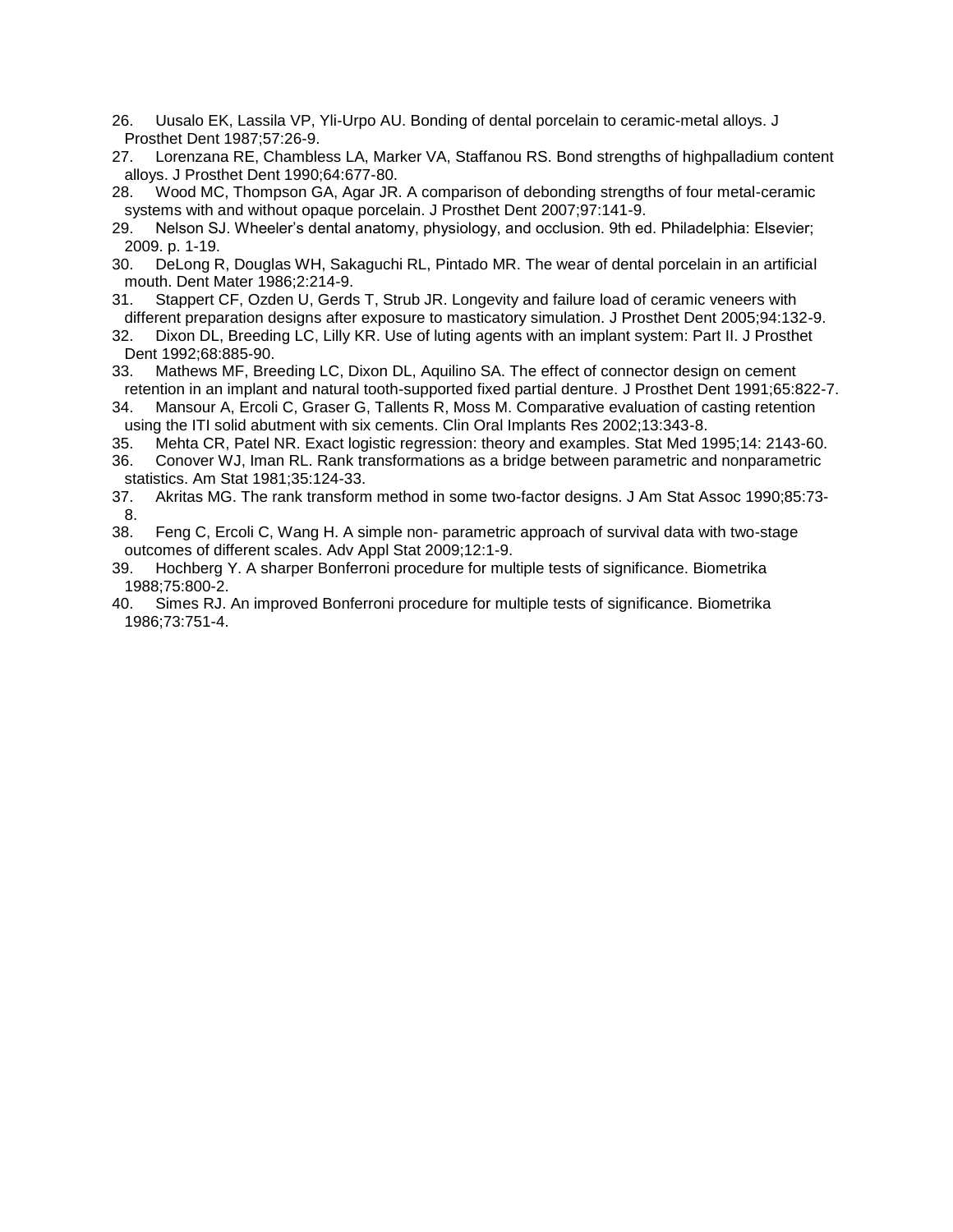Figure 1. Schematic drawing of framework design adopted for group with 2 mm of veneering porcelain.







Figure 3.Cracks in metal ceramic crowns occurred at cyclic loading site.

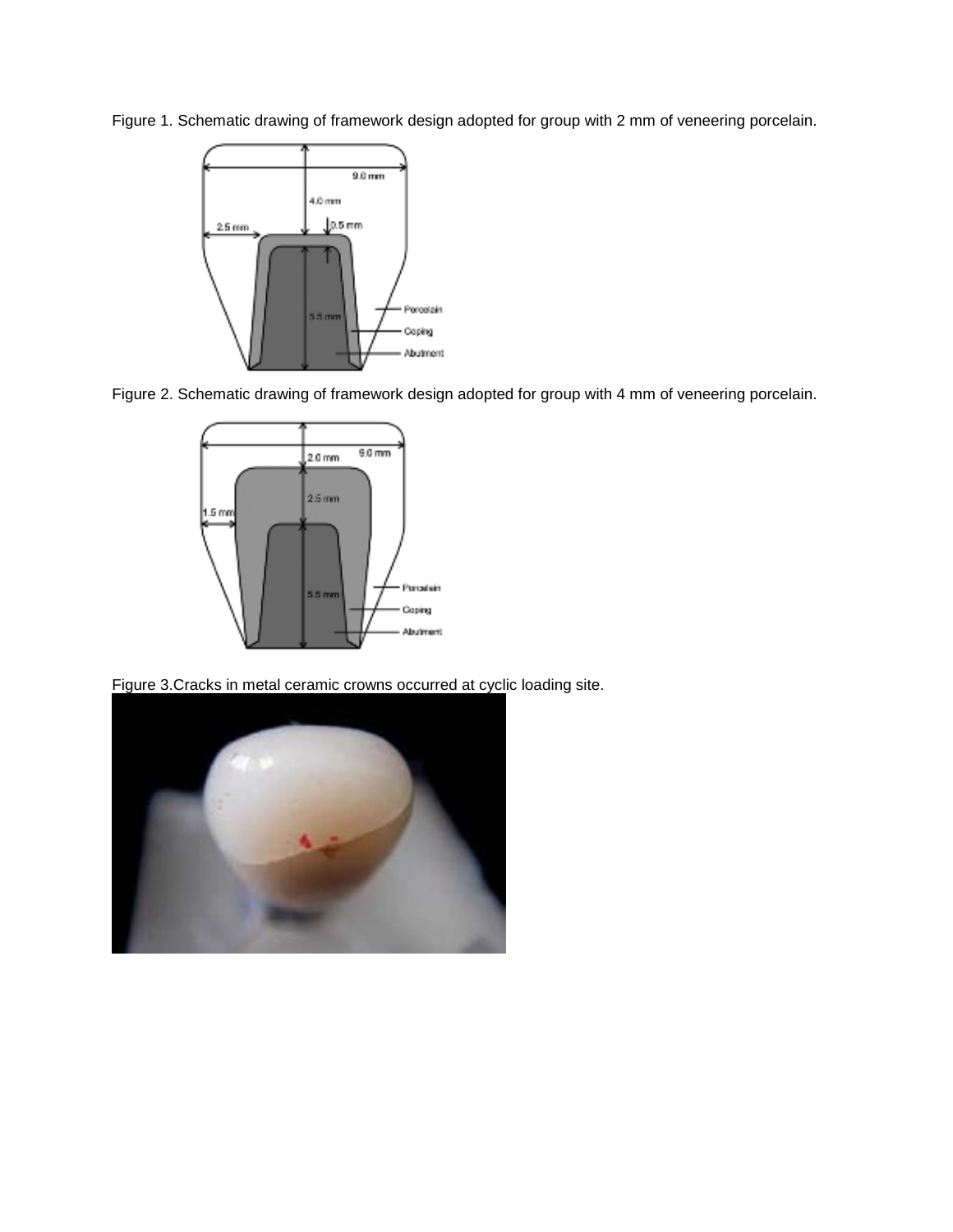| Group | Metal Type and<br>Porcelain Thickness | <b>Success</b><br>Frequency | Survival<br>Frequency | Failure<br>Frequency |
|-------|---------------------------------------|-----------------------------|-----------------------|----------------------|
| N20   | noble metal<br>2 mm of porcelain      | 15                          | 0                     | 0                    |
| N40   | noble metal<br>4 mm of porcelain      | 5                           | 10                    | 0                    |
| 820   | base metal<br>2 mm of porcelain       | 11                          | 3                     |                      |
| 840   | base metal<br>4 mm of porcelain       | 0                           | 11                    | 4                    |

Table 1. Frequency of occurrence for success, survival, and failure (n=15)

Table II. Comparisons of success data using exact logistic regression

| ٠                | w                                            | w        | w<br>P           |
|------------------|----------------------------------------------|----------|------------------|
| Comparison       |                                              | Metal    | <b>Thickness</b> |
| Overall          |                                              | .002     | < 001            |
|                  | Combined thickness (N20 + N40 vs. B20 + B40) | .04      |                  |
| Combined metal   | (N20 + B20 vs. N40 + B40)                    |          | < 001            |
| Within thickness | 20 (N20 vs. B20)                             | .10      |                  |
|                  | 40 (N40 vs. 840)                             | $10 - 6$ |                  |
| Within metal     | L (N20 vs. N40)                              |          | < 001            |
|                  | P (B20 vs. B40)                              |          | < 001            |

L: Leo, high noble metal; P: Pisces Plus, base metal

Table III. Comparisons of survival data using exact logistic regression